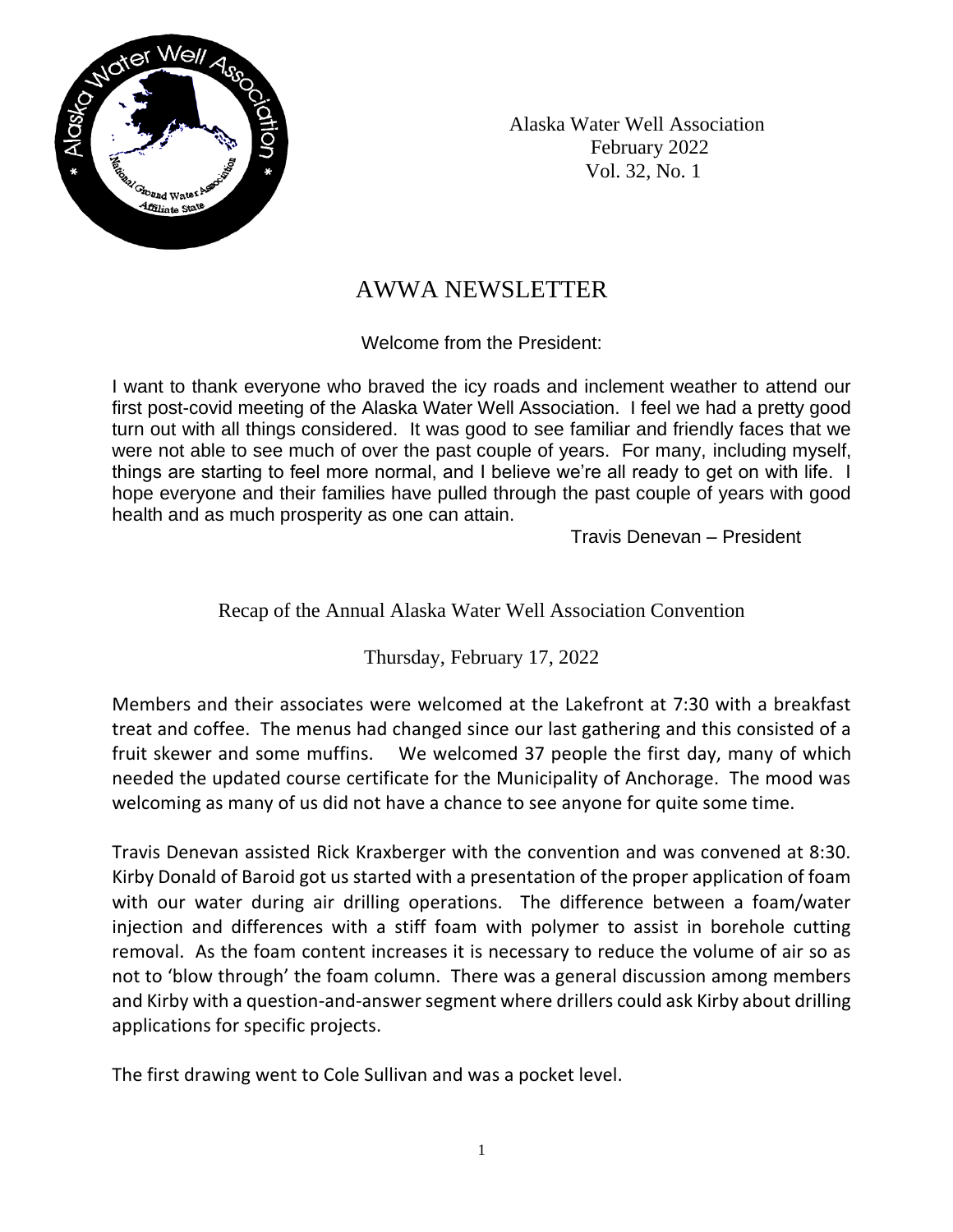Kevin, Tom, and Jake with the State DNR gave us an update on the new Welts program for the State of Alaska which will be entirely new from the previous version. The goal is to make well log submission easier and more efficient for drillers. The system is still in beta but should launch over the next month or so. Kevin took on the question of TWUA's and membership feels that most of the concerns have been addressed satisfactorily and will not require any additional engagement. DNR is responsible for dams, water management, water rights, and well logs.

Well logs can still be emailed to [dnr.water.reports@alaska.gov.](mailto:dnr.water.reports@alaska.gov)

There were some last-minute schedule changes that changed the Municipality recertification course and prompted me to get started on the membership meeting where we approved the changes that Wayne Westberg suggested and put forth for the Executive Board to handle the election of officers. Those minutes will be supplied in a different paper.

The next prize went to Larry Swihart of S&S Drilling and was a knife set.

Rebecca Carroll and Tim Ecklund offered the recertification course for well drillers and pump installers within the Municipality of Anchorage. Most of the information was like years past and Tim solicited new photos and suggestions from the group. They put particular emphasis on submitting well pump logs but were overall happy with how we're doing within the Muni.

Hal Ingalls won a pair of ice cleats

After lunch we wrapped up the membership meeting and closed it at 13:35

Jim Munter gave a presentation on practicable applications of our well logs. He presented several informative drawings on how the aquifers interact within the Anchorage bowl. It was an interesting presentation on the different strata throughout the area and some compelling theories on how groundwater moves within the area. There are 3 different confined aquifers within Anchorage with each having their own properties with certain areas that appear to commingle. The session offered an overview of how the information we provide is utilized not only in the Anchorage area but throughout the state.

Johnny Kay of Hefty Drilling won a 12" aluminum pipe wrench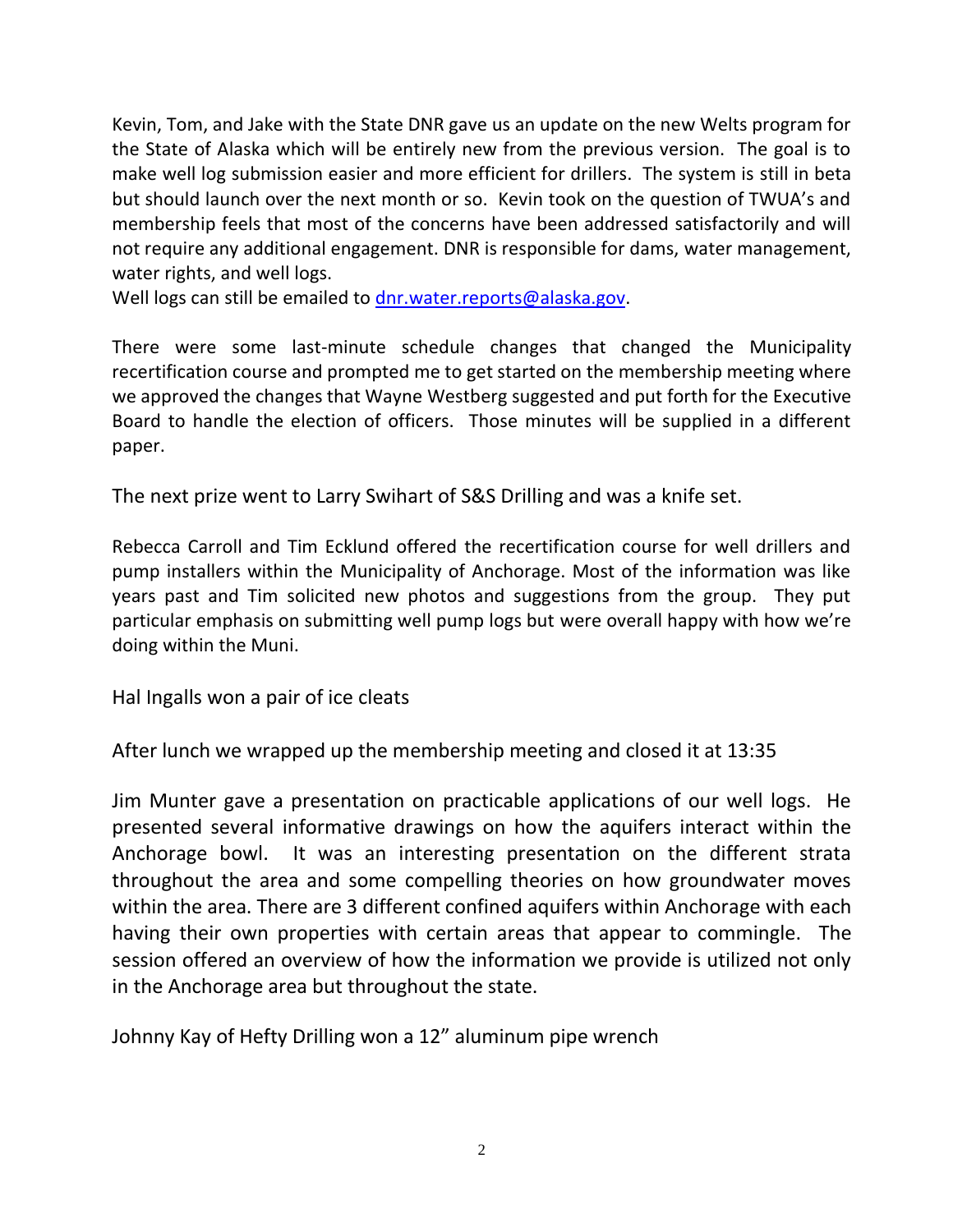The final presentation for Thursday was from Jennifer Athey with DNR talking about her collaborative effort to offer information on arsenic in drinking water wells and how it leaches from the ground. The State is working with the EPA on initiating a "Be Well Informed" water analysis tool where users can go for information regarding water contaminants and possible treatment solutions. She sent a video presentation with 3 documents outlining her initiative for using groundwater well logs and water analysis reports to compile information for the public.

Our final door prize was a grinder and Ron Pichler from Denali Drilling was the recipient.

This concluded our session for Thursday February 17<sup>th</sup>, 2022.

## Friday February 18<sup>th</sup>, 2022

Bill O'Connell from ADEC brought us up to speed regarding the State's response to PFAS that is currently found around fire training areas and airports where heavy fire suppression foam is required. The state has implemented a 70 PPB action limit where treatment for the contamination is required. The best treatment so far is carbon filters. Discussion involved disposal and repurposing of contaminated charcoal. Landfills are another source of PFAS leaching into groundwater and is considered a forever chemical compound. Airport fire services are required to test with the actual foam that would ordinarily be used in fighting fires, so PFAS alternatives are not available for use. Other treatment methods could be ion exchange and whole house osmosis filtration. Some contaminated areas may require a public use water system and water lines.

Dave Hoeffel with Frontier Supply won a first aid kit.

Our next presenter was David Traut from Minnesota and who is the traveling speaker with NGWA. David offered insight on employee retention in the drilling industry and how to get younger people involved. What gets someone interested to begin with? How do you train and keep them from leaving once they gain knowledge? David went into detail about a collaboration between National and OSU (Oklahoma State University) in assembling a "Drilling Basics" online course that will help people understand what's involved in the drilling industry. The partnership is working toward a certification program on a variety of topics directly related to the water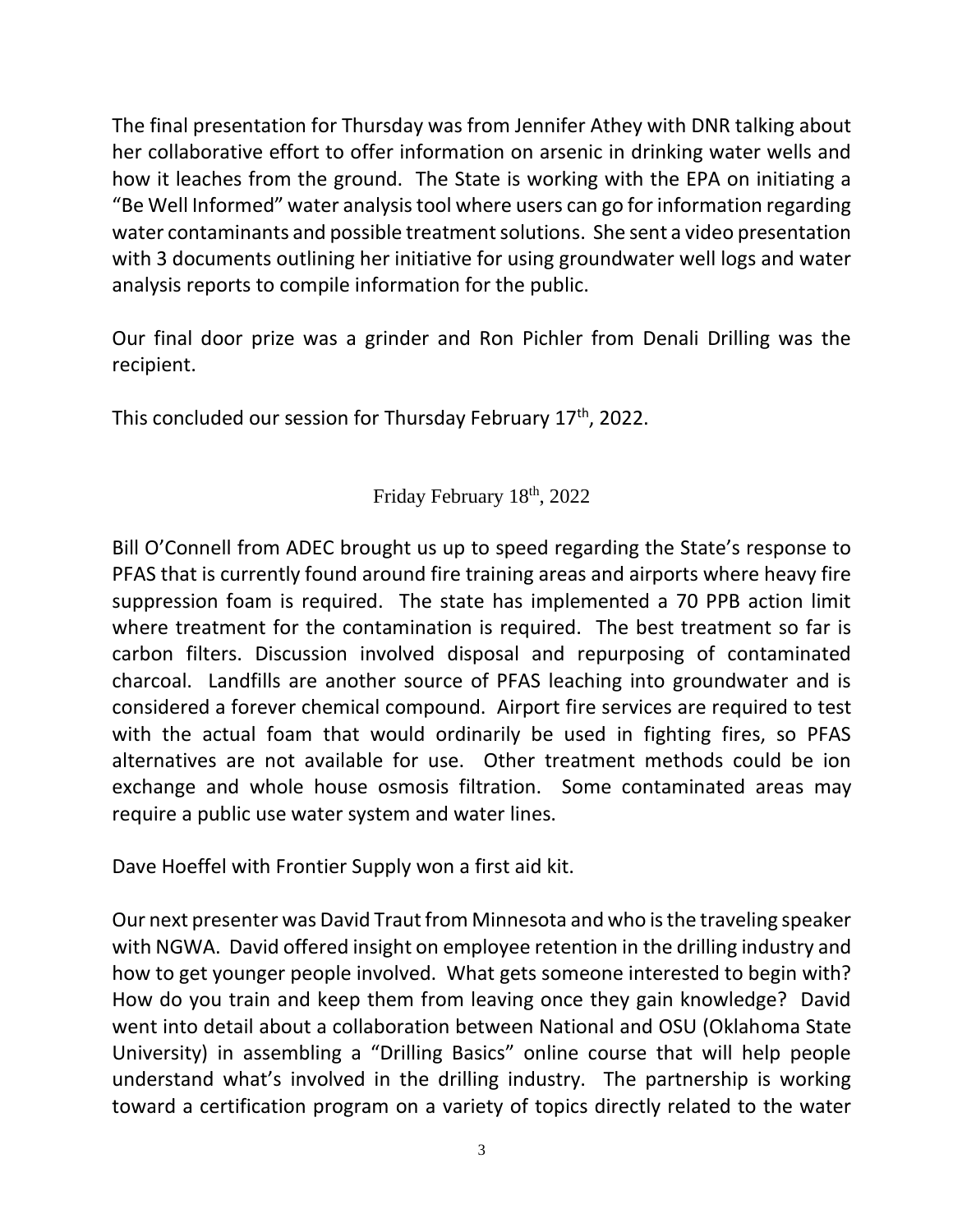well industry. NGWA also developed a kit called the "Awesome Aquifer" for educational purposes for schools to get kids interested in groundwater.

Paul Kron with Alaska Pump & Supply won a razor knife.

After David's presentation we had an open group discussion where any topic was open for discussion. Hal Ingalls mentioned some proposed legislation looking into Worker's Compensation. Many of us shared the effects the virus had on us individually and as an industry. We remain a much needed and important industry and essential to the public. All of us are glad to be back in person without restrictions and we're looking forward to getting back to normal operations.

Johnny Kay won a bundle of yellow AIH gloves.

Neil Fried closed out our convention with an update on how we're doing in the State. Essentially, we're on the rebound but have quite a way to go and may not reach previous levels of growth for some time. Birth rates are down and we're aging as a population, and we will continue to see growth in the medical sector. Construction didn't take as bad of a hit in job losses, but material expenses soared which we all felt (and will continue to feel for some time). Gas and oil may come back a bit but not likely to its previous highs for the distant future. More men are leaving the workforce and women appear to be stepping in the gap. Overall, there are still a lot of unanswered questions about what the Covid policies have had on our economy and workforce but, as a state, we're headed in a positive direction. Our population was stable if not increasing ever so slightly.

Arius with Valley Well won some wire strippers

After lunch we held the annual business meeting where we elected the new Executive Board to run the Association for the next 2 years. Travis Denevan will stay in the Executive Secretary position assisting with the transfer from Karen Henderson.

Cole Sullivan won a reflective jacket.

As an association we love, admire, and sincerely appreciate all that Karen has done and continues to do on our behalf. All of us recognize we would have a much different Association today without her involvement.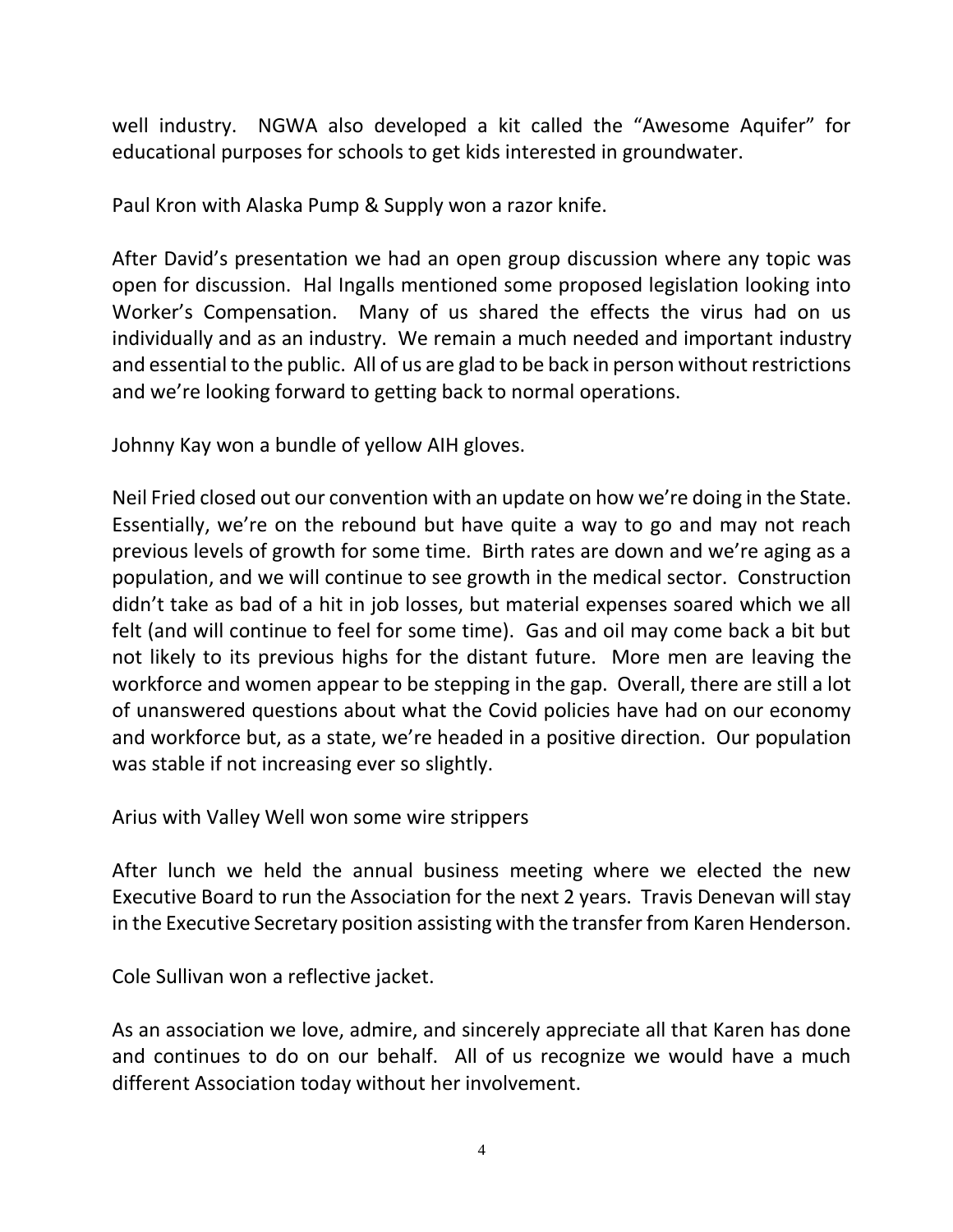We would like to thank all the vendors that participated in the convention this year.

Vendors included: Kirby Donald, Baroid David Hoeffel, Frontier Supply Company Mike Glad, Mitchell, Lewis & Staver Co. Jeff Castleberry, North American Pipe & Steel Richard Ross, DXP Precision Alaska Pump & Supply

When at all possible, please support manufacturers & suppliers that support the Alaska Water Well Association. The following vendors were not able to participate this year but are members of the association and welcome your support:

> Greg Guisness, RJB Wholesale Thanks to Greg & RJB for the gift card Ernest Dummann, duAlaska Steve Kaser, Forge Pacific Joe Veches, Grundfos Pumps Corp. Jason Chew, TMC Chris Johnson, Techline

......................

### Upcoming Events

The Pacific Northwest GroundWater Expo will be in Portland, Oregon March 18-19, 2022. The Alaska Water Well Association gets a portion of the funds from the convention for each person from Alaska that attends. Hal Ingalls, Travis Denevan, and now David Hoeffel, are all on the Pacific Northwest Ground Water board. If you have questions about the upcoming Expo please contact one of them. You can register online at [www.pnwgwa.org](http://www.pnwgwa.org/) .

2022 NGWA Groundwater Week will be in Las Vegas, December 6th - 8th.

Other 2022 dates of interest are National Ground Water Awareness Week March 6-12th, World Water Day March 22<sup>nd</sup>, Earth Day April 22<sup>nd</sup>, Drinking Water Week May 1-7, and Protect Your Groundwater Day September  $7<sup>th</sup>$ . There is good information on the internet about all these events, some promoted by NGWA. Teaming up with these dates gives you a good opportunity to contact your clients and remind them of the importance of good, clean water and how to keep their systems running properly.